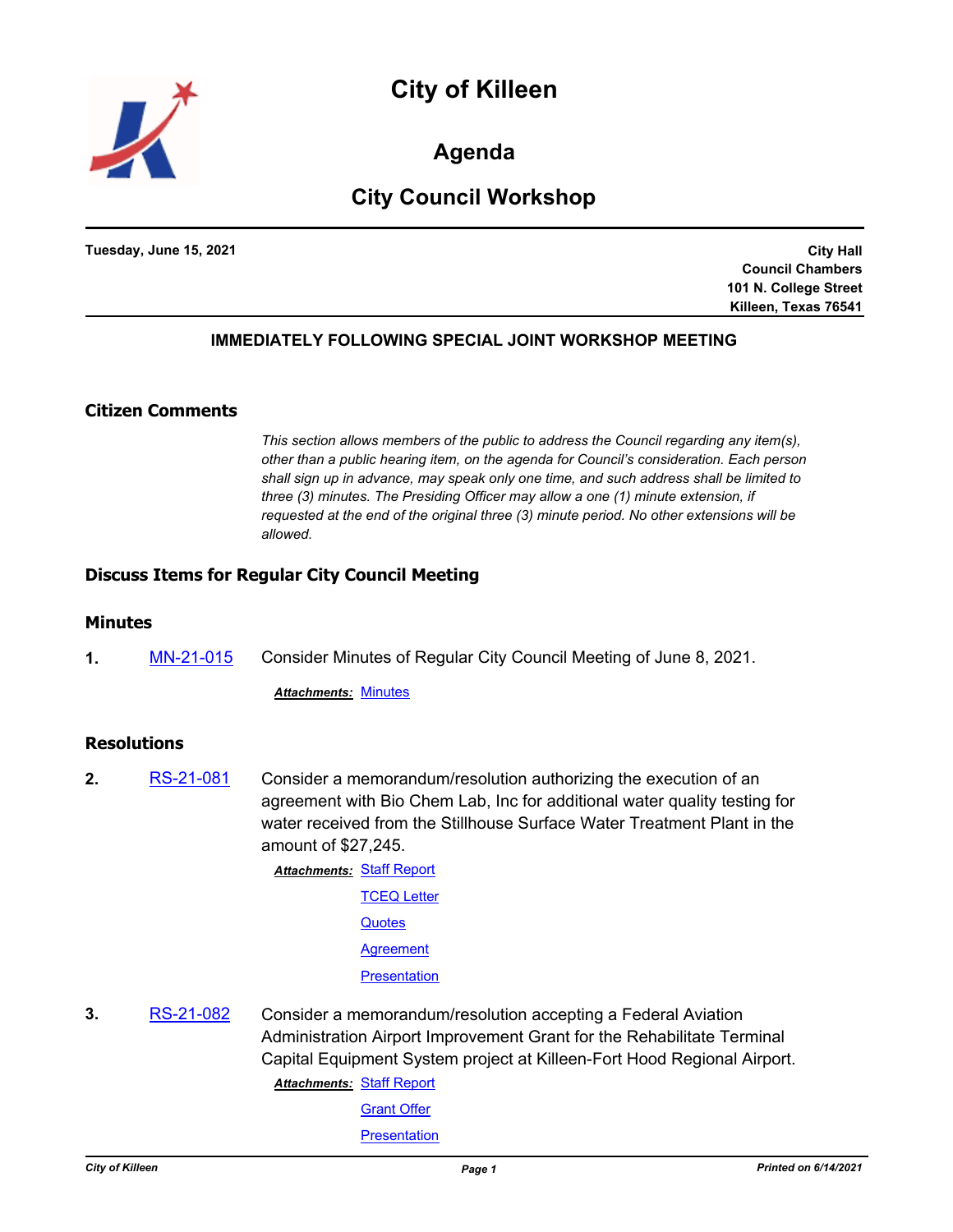- **4.** [RS-21-083](http://killeen.legistar.com/gateway.aspx?m=l&id=/matter.aspx?key=5516) Consider a memorandum/resolution awarding Bid No. 21-24, Rehabilitate Terminal Capital Equipment System at Killeen-Fort Hood Regional Airport, with Lochridge-Priest, Inc. in the amount of \$3,693,871. **Attachments: [Staff Report](http://killeen.legistar.com/gateway.aspx?M=F&ID=3cb0d96e-4495-461b-b751-5f9230d3cb83.pdf)** [Bid Tabulation](http://killeen.legistar.com/gateway.aspx?M=F&ID=83738e79-3322-46b0-b8b4-a467fcd2ae2a.pdf) **[Bid Proposal](http://killeen.legistar.com/gateway.aspx?M=F&ID=f5a38019-0ea3-48eb-ab84-4e213033e27f.pdf) [Contract](http://killeen.legistar.com/gateway.aspx?M=F&ID=ec7526d5-811b-48b5-ae13-0dd03fc58f7d.pdf)** [Certificate of Interested Parties](http://killeen.legistar.com/gateway.aspx?M=F&ID=b50a98b4-0395-40d7-b615-f5ba94ec3d61.pdf) **[Presentation](http://killeen.legistar.com/gateway.aspx?M=F&ID=3c499f55-4211-41a1-9395-6789bf2c9056.pdf)**
- **5.** [RS-21-084](http://killeen.legistar.com/gateway.aspx?m=l&id=/matter.aspx?key=5506) Consider a memorandum/resolution approving additional funding from the Texas Department of Housing and Community Affairs to participate in the Texas Emergency Rental Assistance Program and the Texas Eviction Diversion Program.

**Attachments: [Staff Report](http://killeen.legistar.com/gateway.aspx?M=F&ID=31b2f17b-113e-40b0-964f-530152611e0c.pdf)** 

[Contract Amendment](http://killeen.legistar.com/gateway.aspx?M=F&ID=a2687b34-b2b2-4457-a432-784a92978b49.pdf) **[Presentation](http://killeen.legistar.com/gateway.aspx?M=F&ID=3331d9ed-3ea7-4d3f-b372-f6309fadea4f.pdf)** 

**6.** [RS-21-085](http://killeen.legistar.com/gateway.aspx?m=l&id=/matter.aspx?key=5529) Consider a memorandum/resolution authorizing a fireworks display at the Killeen Special Events Center on July 3, 2021.

**Attachments: [Staff Report](http://killeen.legistar.com/gateway.aspx?M=F&ID=0b6956cb-da34-481d-9832-a4028df45837.pdf)** 

[Application](http://killeen.legistar.com/gateway.aspx?M=F&ID=0f29a668-70d2-43ce-aabc-a00f5b974fb9.pdf)

**[Presentation](http://killeen.legistar.com/gateway.aspx?M=F&ID=78c7bfa7-e4c6-4cac-948e-185f2a936cea.pdf)** 

**7.** [RS-21-086](http://killeen.legistar.com/gateway.aspx?m=l&id=/matter.aspx?key=5531) Consider a memorandum/resolution entering into a Settlement Agreement with the United States of America (Department of Justice) under the Americans With Disabilities Act (DJ 204-76-220).

**Attachments: [Staff Report](http://killeen.legistar.com/gateway.aspx?M=F&ID=a3866ea6-1918-4942-ad6f-eb1077d46e9c.pdf)** 

**[Presentation](http://killeen.legistar.com/gateway.aspx?M=F&ID=ed821fda-7f63-462b-a5bf-98ed8dd3e45f.pdf)** 

## **Public Hearings**

**8.** [PH-21-026](http://killeen.legistar.com/gateway.aspx?m=l&id=/matter.aspx?key=5507) HOLD a public hearing and consider an ordinance amending the FY 2021 Annual Budget of the City of Killeen to increase revenue and expense accounts in Aviation funds and the Community Development Block Grant (CDBG) fund.

**Attachments: [Staff Report](http://killeen.legistar.com/gateway.aspx?M=F&ID=4d00db69-168f-4d5f-b73b-5ab334024f0a.pdf)** 

**[Ordinance](http://killeen.legistar.com/gateway.aspx?M=F&ID=a9662993-6662-4809-8a51-0b0039bce4db.pdf)** 

**[Presentation](http://killeen.legistar.com/gateway.aspx?M=F&ID=e08206f1-4b80-4e40-91e1-7b73cd6c56d6.pdf)** 

**9.** [PH-21-027](http://killeen.legistar.com/gateway.aspx?m=l&id=/matter.aspx?key=5513) HOLD a public hearing and consider an ordinance authorizing the 2021-2022 Annual Action Plan describing use of funds and authorizing application for and allocation of Community Development Block Grant (CDBG) and Home Investment Partnerships (HOME) program funds. (1st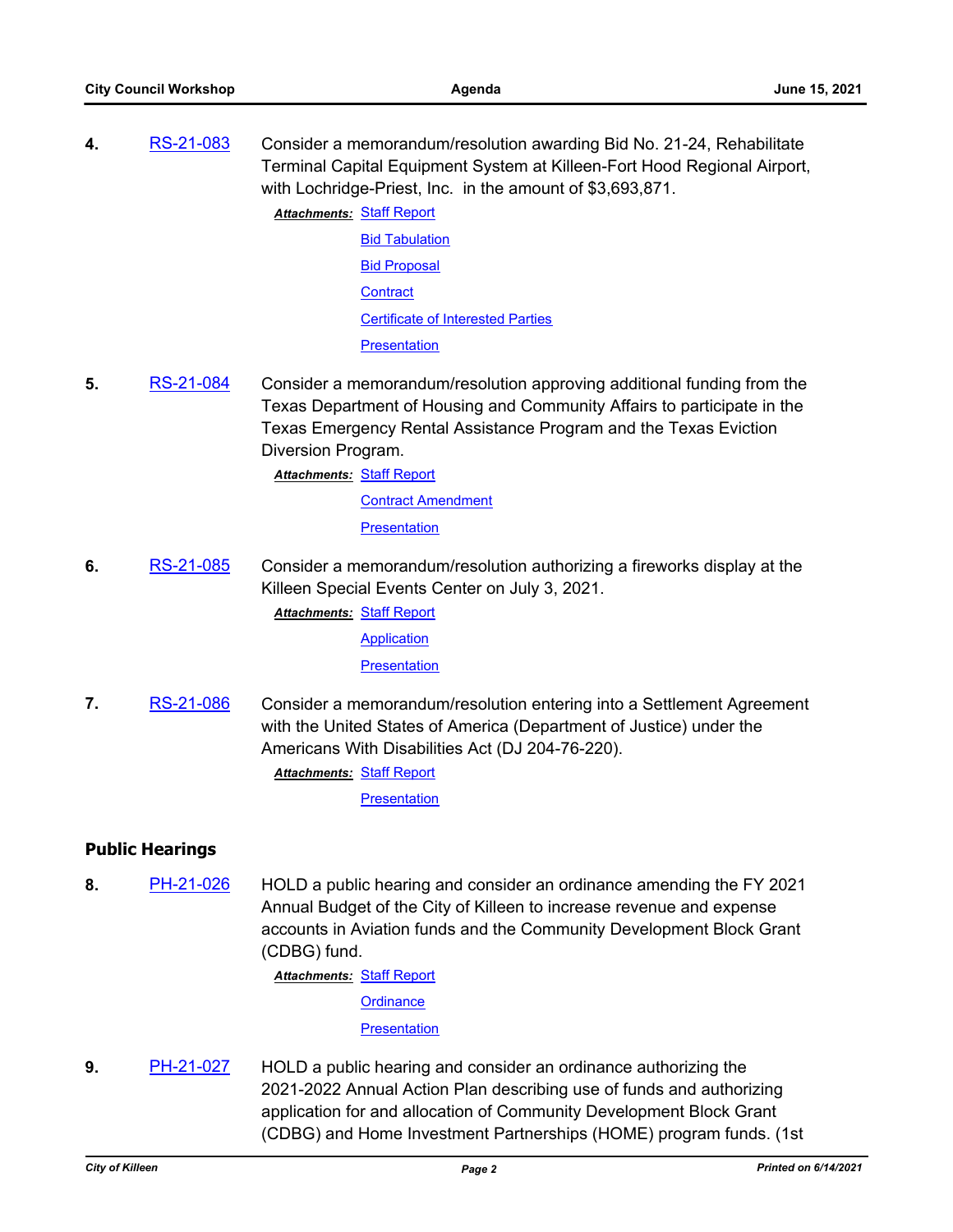of 2 Public Hearings)

**Attachments: [Staff Report](http://killeen.legistar.com/gateway.aspx?M=F&ID=392c9237-bbb3-41c8-9777-152b73265994.pdf)** 

**[Recommendations](http://killeen.legistar.com/gateway.aspx?M=F&ID=df5b3788-6d34-4b81-91d8-a2b182e30ce1.pdf) [Ordinance](http://killeen.legistar.com/gateway.aspx?M=F&ID=d6b85168-978f-4cb8-b45b-08239ac6efc3.pdf) [Minutes](http://killeen.legistar.com/gateway.aspx?M=F&ID=c5602d3b-f482-4682-85d9-5b39dd886714.pdf)** 

**[Presentation](http://killeen.legistar.com/gateway.aspx?M=F&ID=58303be6-1a74-4ec6-af22-6186d5170fc6.pdf)** 

**10.** [PH-21-028](http://killeen.legistar.com/gateway.aspx?m=l&id=/matter.aspx?key=5492) HOLD a public hearing and consider an ordinance requested by Ray Pratoff, on behalf of Yong Ballheimer (Case #Z21-10), to rezone a portion of Block 1, Lot 2, La Mer Addition Phase Two, from "B-5" (Business District) to "B-C-1" (General Business and Alcohol Sales District). The property is addressed as 403 East Stan Schlueter Loop, Suite 301, Killeen, Texas.

> [Staff Report](http://killeen.legistar.com/gateway.aspx?M=F&ID=1ab716ca-adbd-4a5c-9ed2-313583a6876b.pdf) *Attachments:* **[Maps](http://killeen.legistar.com/gateway.aspx?M=F&ID=a9c11ac8-34d2-4d8c-90ee-0823163034d6.pdf) [Minutes](http://killeen.legistar.com/gateway.aspx?M=F&ID=72467dd8-11df-4dc5-b5cf-61ff5ff193ff.pdf) [Ordinance](http://killeen.legistar.com/gateway.aspx?M=F&ID=4b9f3265-1811-4a77-b198-594edb19f119.pdf) [Considerations](http://killeen.legistar.com/gateway.aspx?M=F&ID=c7332595-6c4f-485f-ab8d-2be74c7c25a5.pdf) [Response](http://killeen.legistar.com/gateway.aspx?M=F&ID=ba03a031-5b96-40fe-af24-0cb09cce0b84.pdf) [Presentation](http://killeen.legistar.com/gateway.aspx?M=F&ID=170bac92-b8bf-4c2c-9cc1-1e08d8e539c4.pdf)**

**11.** [PH-21-029](http://killeen.legistar.com/gateway.aspx?m=l&id=/matter.aspx?key=5494) HOLD a public hearing and consider an ordinance requested by Mitchell & Associates Inc. on behalf of James Herring (Case #Z21-11) to rezone 55.1 acres out of the W.E. Hall Survey, A-No. 1116, from "A" (Agricultural District) to "SR-1" (Suburban Residential Single-Family Residential District). The property is generally located along the north right-of-way of Chaparral Road, between James Herring Way and East Trimmier Road, Killeen, Texas.

**Attachments: [Staff Report](http://killeen.legistar.com/gateway.aspx?M=F&ID=f51bc4e0-6838-4641-80e3-44f04eadea2a.pdf)** 

**[Maps](http://killeen.legistar.com/gateway.aspx?M=F&ID=5bea4429-2302-4acd-bff9-7de887abd6c1.pdf) [Minutes](http://killeen.legistar.com/gateway.aspx?M=F&ID=ed5bd537-b8c5-49c3-8c0f-d41935651dbe.pdf) [Ordinance](http://killeen.legistar.com/gateway.aspx?M=F&ID=cf656e67-6e8e-47e0-91d3-f61d545a2a00.pdf) [Considerations](http://killeen.legistar.com/gateway.aspx?M=F&ID=081c23de-07d7-4d96-a05c-62367a1a8422.pdf) [Presentation](http://killeen.legistar.com/gateway.aspx?M=F&ID=18eb73d6-42f5-418a-a671-e61214dac461.pdf)** 

#### **Discussion Items**

12. [DS-21-082](http://killeen.legistar.com/gateway.aspx?m=l&id=/matter.aspx?key=5539) Discuss Potential Acquisition of Downtown Property

## **Adjournment**

*I* certify that the above notice of meeting was posted on the Internet and on the bulletin *boards at Killeen City Hall and at the Killeen Police Department on or before 5:00 p.m. on June 11, 2021.*